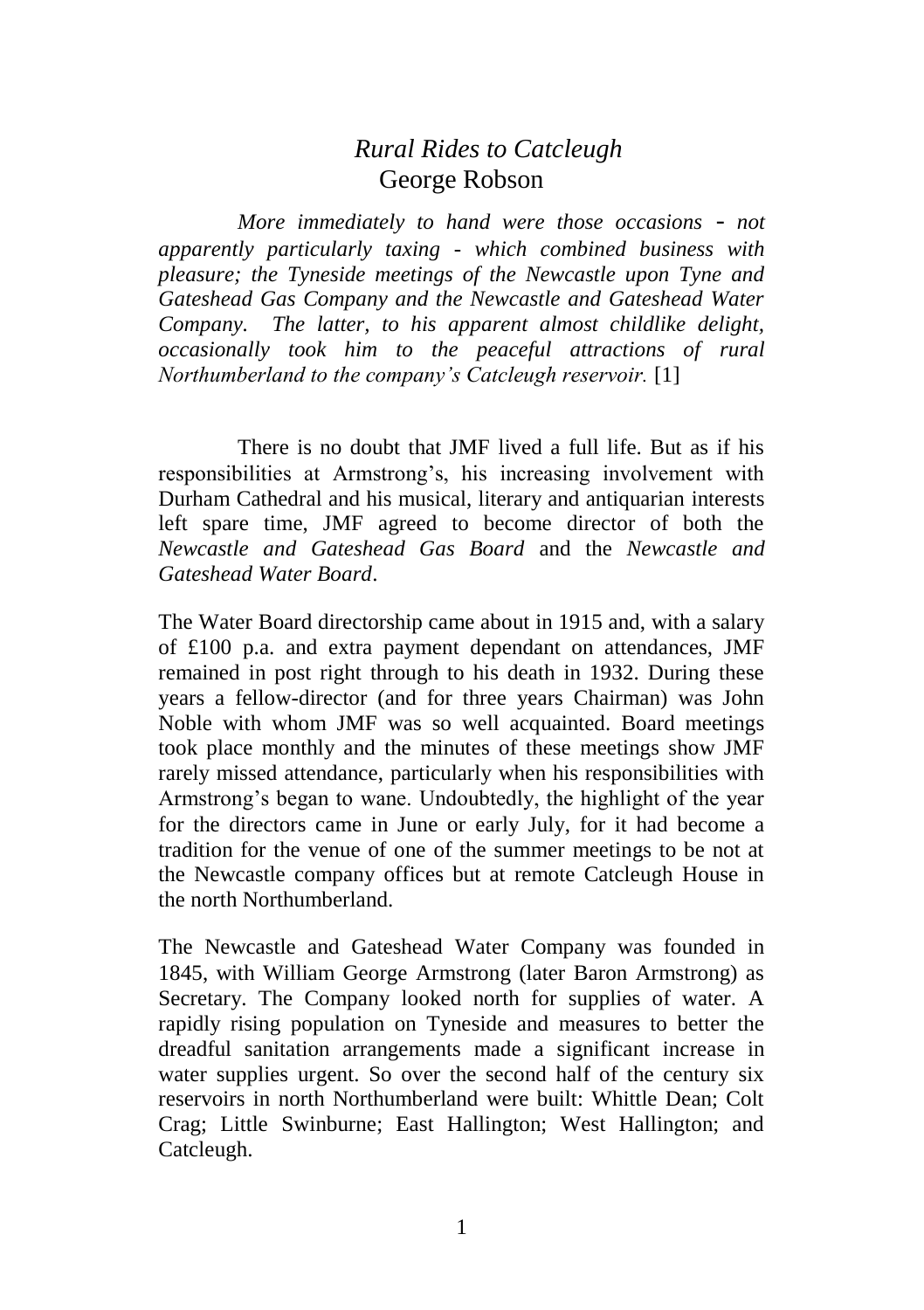As the fourth of these was nearing completion, Thomas Hawkesley, the renowned reservoir and waterworks engineer, drew up proposals for a reservoir in the Rede Valley and these proposals were incorporated into an Act of Parliament obtained by the Company in 1889. This Act authorised the construction of a small Rede Valley reservoir with a part overland and part underground pipeline running from it, the water conveyed to the two existing reservoirs at Hallington. However, after long delays caused by problems with the raising of finance, it was recognised after droughts in both 1892 and 1893, and a reassessment of demand for water in the rapidly expanding industries on Tyneside, that a greater supply of water would be needed. So a further Act in 1894 gave permission for a doubling of the annual yield. Average rainfall at Catcleugh was found to be 36" per annum and the final proposal was for an extraction of 10 million gallons per day - this requiring a reservoir holding 2,000 million gallons.

The death, in September 1893, of Thomas Hawkesley had led to the management of the firm becoming the responsibility of his son, Charles, to whom was also entrusted the design of this larger reservoir - a reservoir that would hold as much water as the Company's five other Northumberland reservoirs put together.



Although envisaged and planned over a number of years, the directors had not thought it possible to construct more than one work at a time and so it was not until the West Hallington reservoir was completed and the financial difficulties resolved that attention shifted to Catcleugh. Such was the magnitude of the task that construction begun in 1894 was not to be completed until 1905.

For the River Rede to exit the reservoir, in 1899 a 500 yards tunnel of 12 feet in diameter was constructed alongside the western end of the 610 yards dam which,

on completion, held back the waters which had necessitated the dismantling and relocation of Chattlehope Farmhouse at the expense of the Company. But throughout the entire construction period the full vigour and ingenuity of the Victorians were employed. This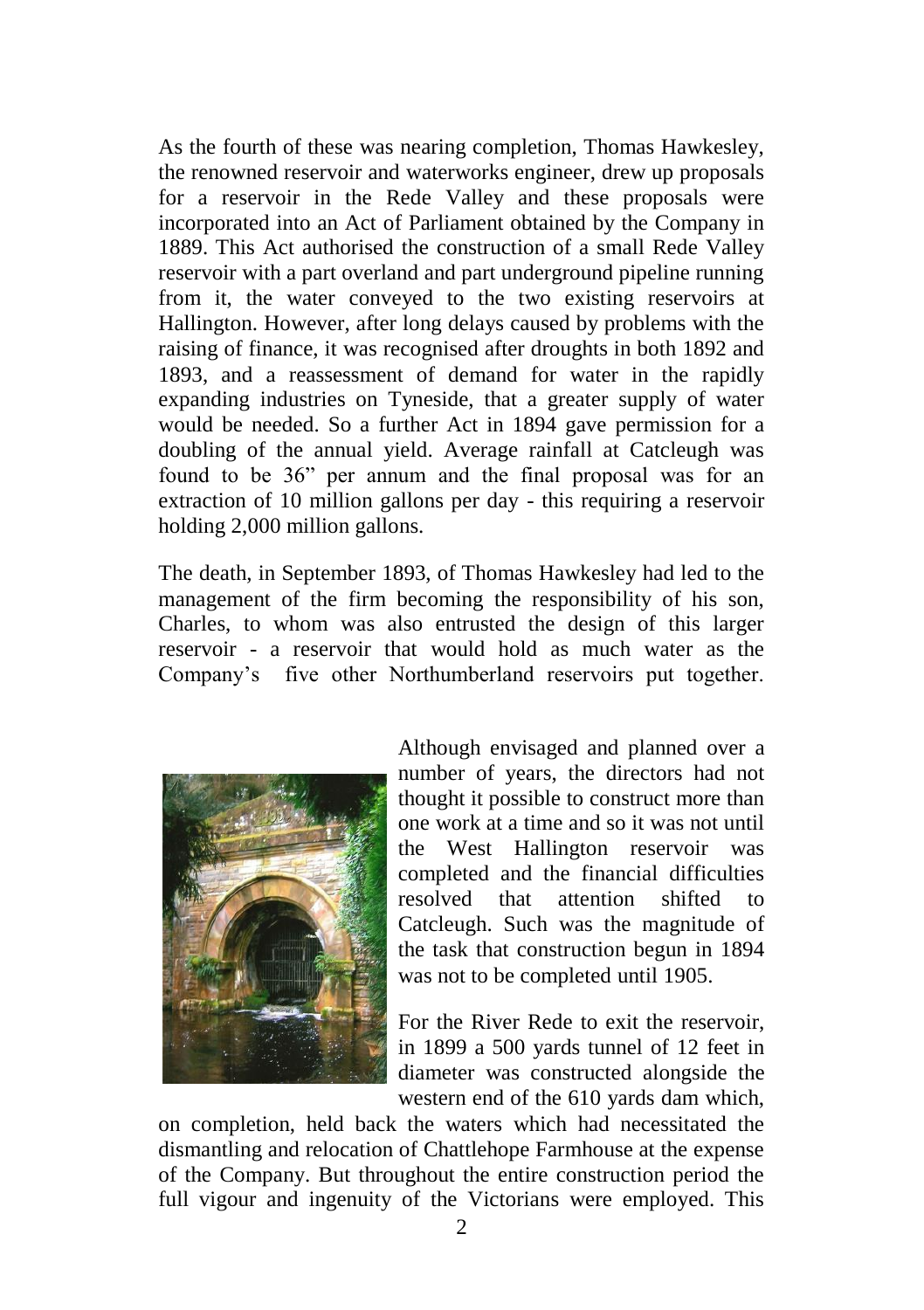even involved the laying of a fifteen-mile narrow-gauge railway alongside the overland 30 inch water pipeline  $-$  key to conveying water away from the reservoir. The railway connected Catcleugh to North British Railways at West Woodburn station and hence to Newcastle and beyond. So, for the Directors, a journey from Newcastle to West Woodburn and then on to Catcleugh could be taken in less than two hours. Even when the Catcleugh branch-line eventually closed it was still possible to get within fifteen miles of Catcleugh by rail.

When construction at Catcleugh was at its height in 1899, there were two hutted communities on either side of the River Rede, one being called *Newcastle* and the other *Gateshead* with the inevitable rivalries. All told there were forty-seven six or seven roomed huts [2], with communities totalling just over 500 men, women and children. In fact, a census record taken in the autumn of 1899 shows 331 men, 79 women and 94 children. There was a hospital, a doctor's surgery, a post office, a canteen, a billiard room, a police



station, a meeting hall to seat over fifty people and a Mission room to seat five times that number. Surprisingly, given the number of children, there was no school on the site, but the older children are known to have attended the school at Byrness less than two miles away.

## **The Black House (See Footnote 2)**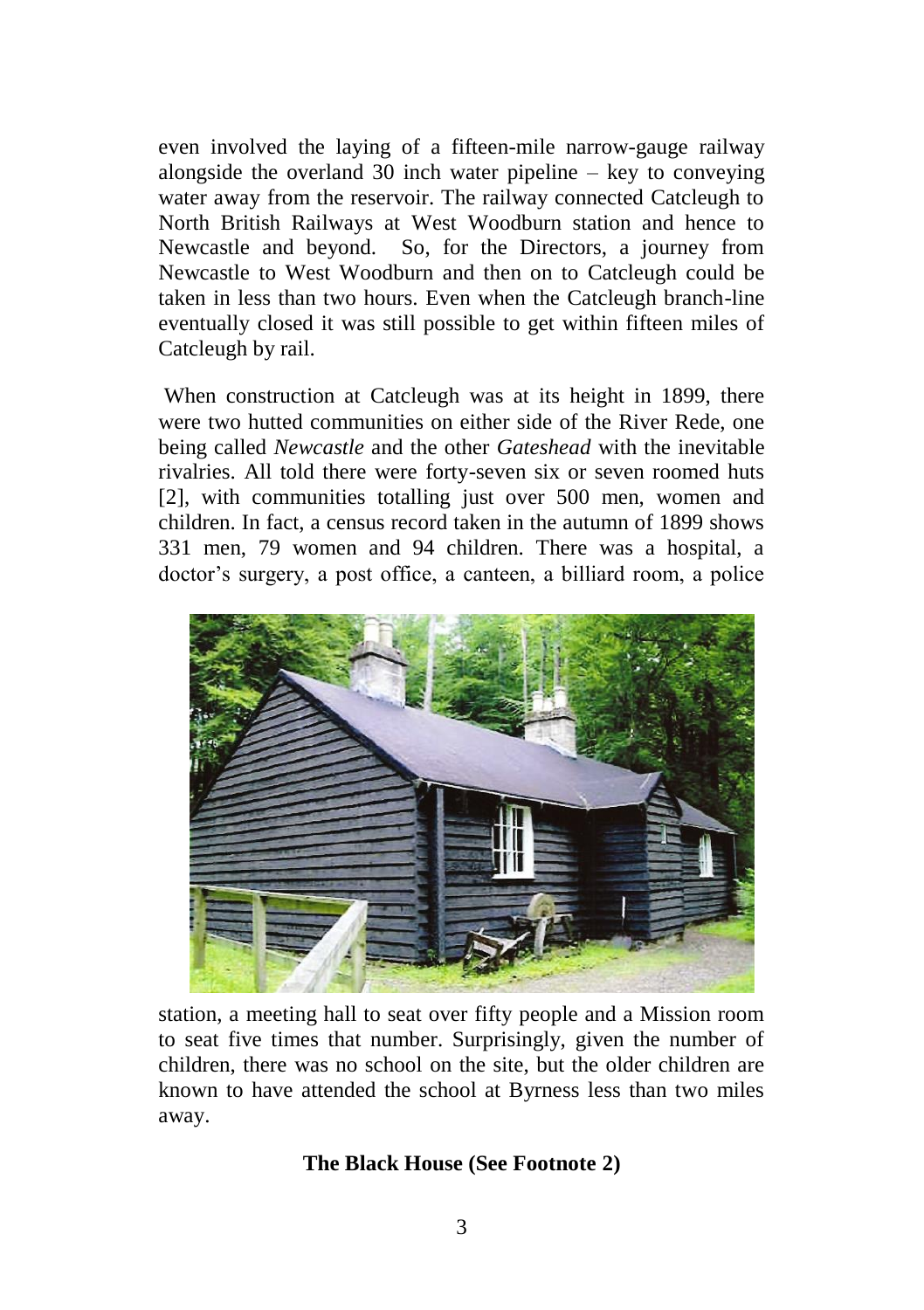Situated just south of Carter Bar alongside the A68, and only three miles from the border with Scotland, Catcleugh takes its name from the wild cats which until the early 1800s haunted the upper Tyne valleys and from *cleugh*, which is a regional word for *ravine* or *narrow valley*. Remote and wild at any time, in winter Catcleugh can be one of the most inhospitable places in





Britain and the gangs of navvies who built the one-and a half mile lake paid a heavy price, as did their families. Near the Tyne bridge at Bellingham is a little plaque at the side of the road. It is directly opposite the Roman Catholic church of St. Oswald's and bears the legend *Irishmen's Graceyard*. It marks the last resting place of an unspecified number of the largely Irish cholera in 1900.

A double set of stained glass commemorative windows in the tiny church of St. Francis at nearby Byrness is dedicated to the 64 fatalities that occurred

as a direct result of the reservoir's construction. They are inscribed: *To the men, women and children who died during the construction of the reservoir at Catcleugh. Erected by their fellow workmen and friends. 1903*. The windows show work men busy with buckets, spades and wheelbarrows and also a small boy refreshing himself with a water bottle. In the middle distance a little steam train is shown chugging along with a line of trucks dancing behind, and beyond that at the very back is a glimpse of the reservoir with hills and sky beyond. The windows were the first in the country to be paid for by subscriptions raised by a workforce and dedicated to a workforce, Byrness becoming a place of pilgrimage for members of trade unions and the labour movement for many years. The windows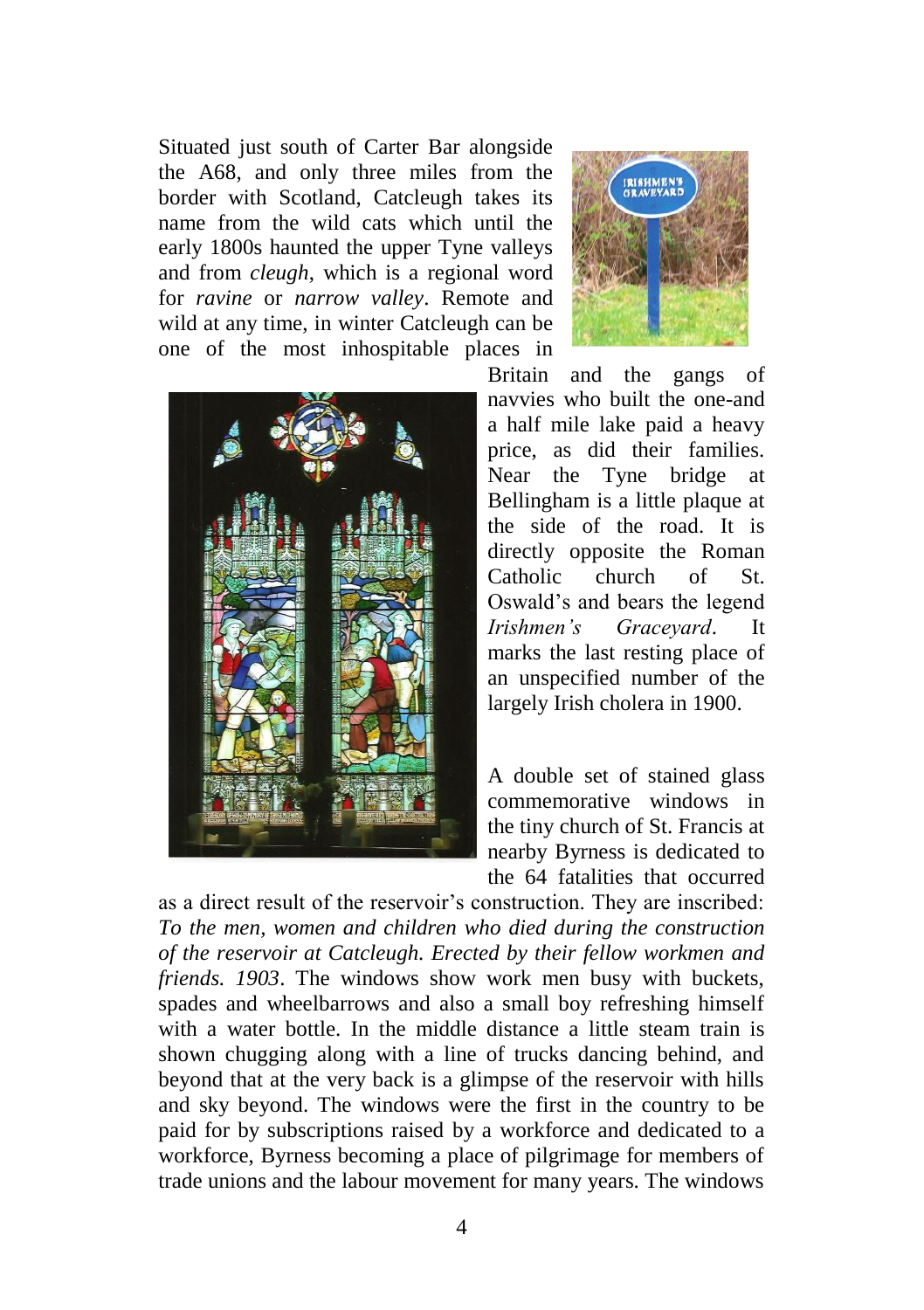

were designed and executed by George Joseph Baguley and Son of Newcastle.

**Carr's Memorial**



In 1904 an adjacent plaque was erected,

listing the names of the deceased, the youngest being George Carr, aged twelve, who had been killed by falling into the site's stonecrusher. Young George lies in the churchyard, his grave marked with a bronze cross and plaque beautifully inscribed: *I. M. George Carr. Accidentally killed at Catcleugh June 15th 1901. Erected by his teachers and schoolfellows*.

Receiving national coverage, in 1899 the navvies went on strike for a period, protesting against the introduction of two Ruston- type steam-operated excavators used to lift material from the reservoir bed and moved up to help build the dam. They posed in front of cameras with '*Tried and Not Found Wanting'* painted on their spades.

The Catcleugh railway line kept numerous locomotives busy during the construction of the reservoir. Their names included *Otterburn, Catcleugh, Brigg, Rede, Byrness, Minnie, Pont, Whittle, Bruckless, Ramshope, Heugh* and *Woodburn*. Most of the material for the dam's construction - cement, coal, clay, metal pipes, stone blocks, domestic supplies - were brought to the site by rail. From January 1902 to January 1903 alone 49,000 tons of material were transported along the line to Catcleugh. However, the construction of the railway itself was a major engineering exercise, with numerous streams and burns to be bridge or tunnelled beneath.

An abundance of clay for lining the reservoir had been discovered about eight miles away to the east at Yatesfield, and so a two-mile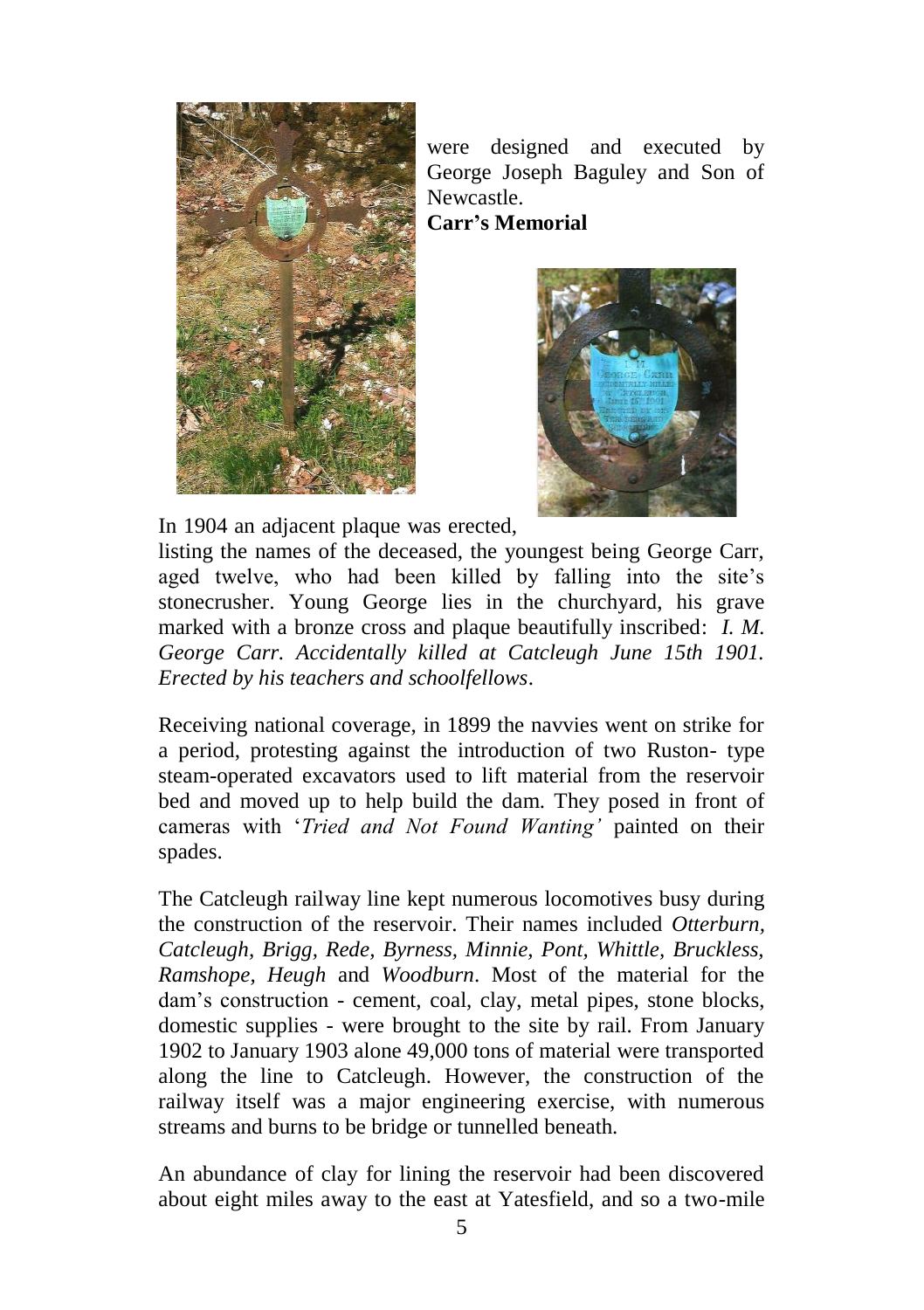long Yatesfield branch line to Catcleugh line was laid, the two joining at Bennettsfield. The whole area is now prohibited to public access, forming part of the Army's Otterburn ranges.

Most of the locomotives were relocated after the completion of the reservoir in 1905 but some were kept on to serve the Upper Rede Valley communities. Amongst the rolling stock was a particularly fine and well-appointed mahogany-lined saloon carriage with three windows on each side and open-ended balconies. It was no doubt in this that the Company directors rattled through the spectacular Northumbrian wilderness on their journeys to and fro from Newcastle and Catcleugh.

At the same time that the construction of the Catcleugh reservoir began in 1894, the Company ordered the building of a mansion house for Charles Hawkesley. Hawkesley's initial design of the mansion was looked upon as too extravagant and only a much reduced proposal got the go-ahead. The mansion was constructed a short walk from the reservoir and was used as Hawkesley's home and also to entertain and accommodate Company visitors and



guests. It remained in the possession of the Company until being sold to a financier in 2005. It had been here that JMF joined the other directors for their annual June/July Board meetings, which were held in an especially constructed meeting hall in the grounds of the house. The meetings were followed by tours of the reservoirs and recreation. No doubt time was found to make good use of the River Rede, with its abundance of freshwater salmon and which flows through the grounds of the house.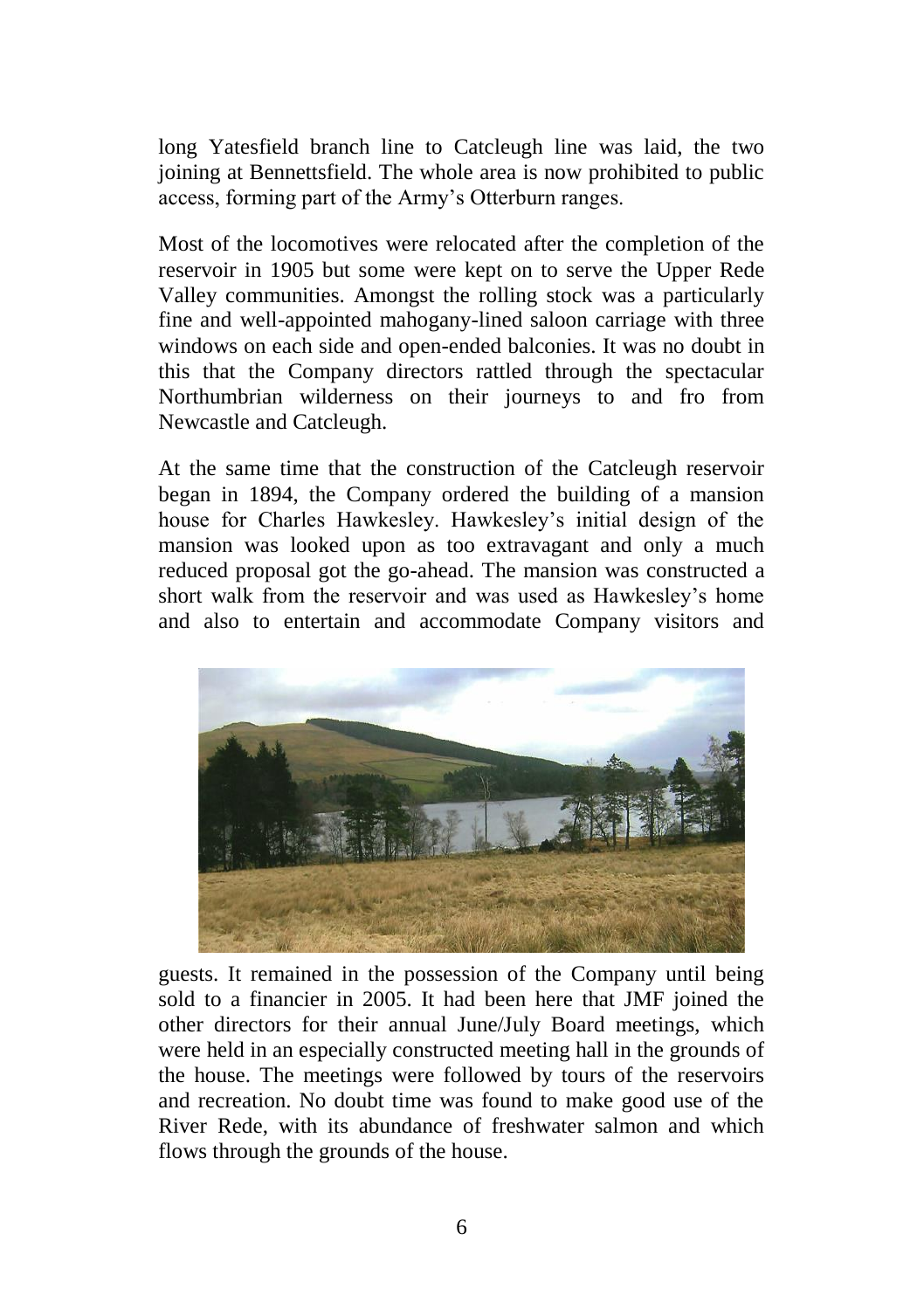Wilfred Cochrane points out in his obituary of JMF: *Field sports had not much attraction for him, though he fished occasionally*. The extensive grounds of Catcleugh House hold a mixture of mature woods, grasslands and formal beds, and the reservoir itself is lined with mixed trees. Beyond these stretched open rolling moorlands which have more recently been largely planted by the Forestry Commission [3]. A very different kind of landscape to those found in the environs of Weymouth or Burford. Study of the minutes of the Board meetings show that the Catcleugh visits were not just 'joyrides' for the directors [4]. Each show reports on the current water levels and degree of extraction for each of the six reservoirs, bacteriological reports, engineers' reports, waste inspectors' reports as well as more minor matters - such, as at the 10th June 1927 meeting, with JMF in attendance:

- + A request from the president of the Colt Crag Reservoir Angling Association, Colonel Bell of Bavington Hall, to keep a boat on Colt Crag reservoir (granted)
- + A request from Reverend Whale of Byrness vicarage for help towards repairing the 'dilapidation to the vicarage' (only £5 donated).
- + A request from Catcleugh House's long-serving caretakers - Mr and Mrs J. Dodd - to retire due to the ill health of both (granted with a £100 per annum allowance).
- + A request from the local council to contribute to the widening of the Allendale road (granted, with the sum to be determined when exact costing known).

The last Board meeting that JMF attended at Catcleugh was held on 30th June 1931 and the last meeting of all that he attended was in Newcastle on 22nd September 1931. The minutes of 26th July meeting begin:

*Before proceeding with the ordinary business of the meeting the Chairman made feeling reference to the death, which took place on 22nd inst., of Mr John Meade Falkner who had been director of the Company for the past sixteen years. The Secretary was instructed to write a letter to Mrs Falkner expressing the sympathy and condolence of the Directors in her sad bereavement*.

JMF's death ended an association between Armstrong's and the Water Board which had stretched back to 1845. William Armstrong himself had served as Company Secretary then Director and finally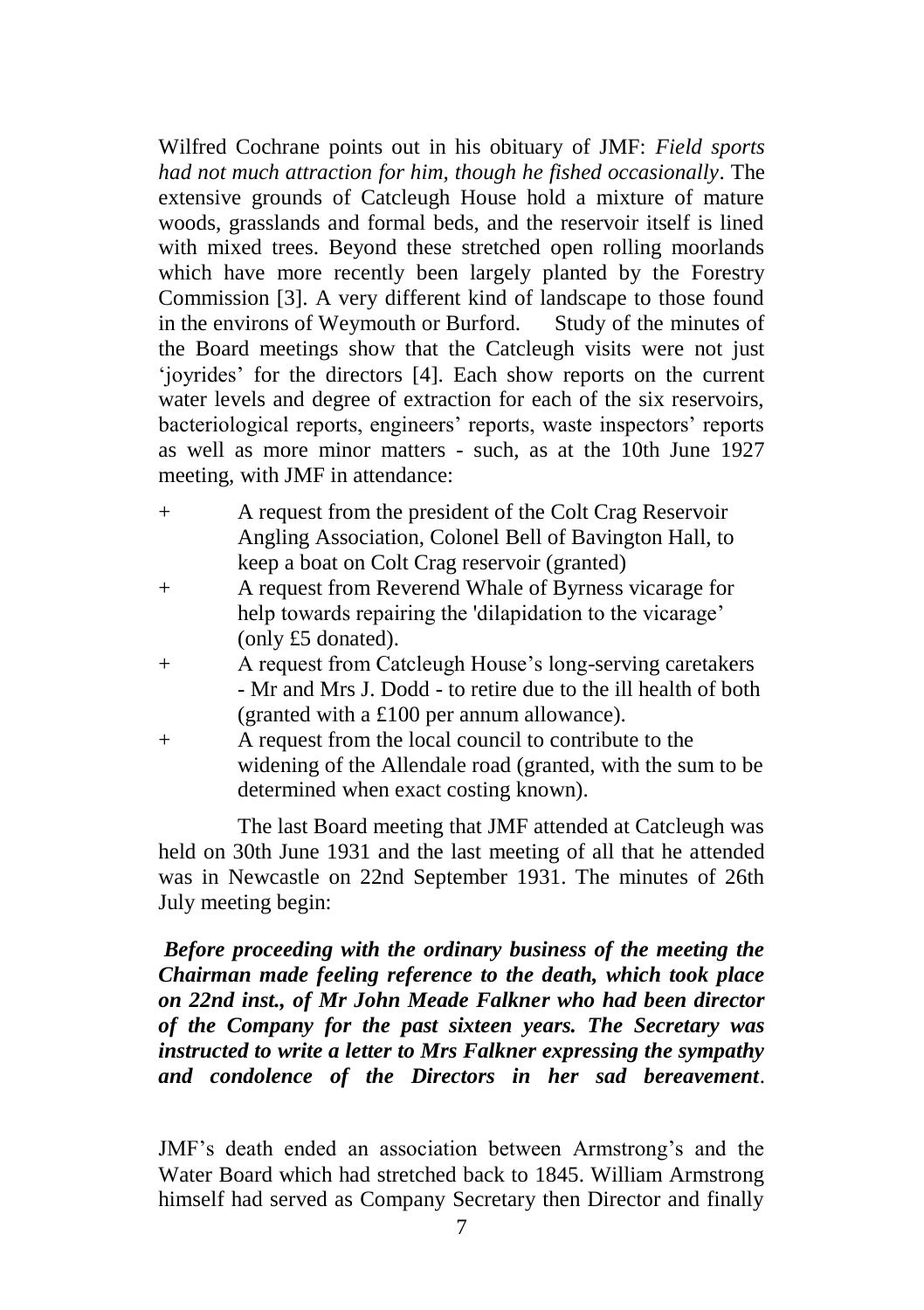as Chairman; and later both Andrew and John Noble had spells as Chairman.

Catcleugh was the Company's showpiece reservoir, its mansion house offering facilities for meetings as well as accommodation. It was also the only one of the six that was directly accessible by rail, this at a time when the present A68 road into Scotland was little more than a muddy track. There can be no doubt that these sorties into Northumberland, mixing business and pleasure, would be invigorating to both the bodies and souls of the directors. Annual breaks to be anticipated and enjoyed with, in JMF's case at least, '*almost childlike delight'*.

卝

[1] Kenneth Warren: *John Meade Falkner in Durham (1899-1932). A perspective on a small cathedral city*

[2] One single-storied wooden cabin, built c.1891 to house some of the workers still stands below the dam. Known as The Black House, it escaped demolition after construction work finished, being retained for use as an office and tool store. It is the only survivor of the shanty towns, *Newcastle* and *Gateshead*, which faced each other across the River Rede.

The cabin was 'discovered' in 1987 and restored in 1991. It is now used as the reservoir's visitor centre, with displays depicting living and working conditions, including period interiors and furnishings, original tools and Company records. It is a Grade 2 listed building.

[3] The area immediately surrounding the reservoir is designated a *Local Wildlife Site*. It is surrounded by plantations of Scots pine and Norway spruce with much birch and beech interspersed between. Botanists from far and wide arrive to seek out the myriad of plant species that grow from the dam wall itself or from the boulders beneath - the ox-eye daisy, orange hawkweed, ribwort plantain, lady's mantle, lady's bedstraw herb robert, self heal and wild thyme are examples. Away from the dam wall are large areas of swamp vegetation between the numerous meanders in the River Rede, and here also reed grasses, lesser pond sedge, corn mint and marsh horsetail are found in abundance.

The higher moorland slopes are protected as *Sites of Special Scientific Interest*, partly because of the variety of heathers and grasses but also because of the wildlife. Golden plover, dunlin, sandpipers, the ring ouzel, wheatear, windchat are found plus, higher up, osprey and buzzards. Occasionally and increasingly golden eagles have been spotted. The uplands woods harbour long-eared owls.